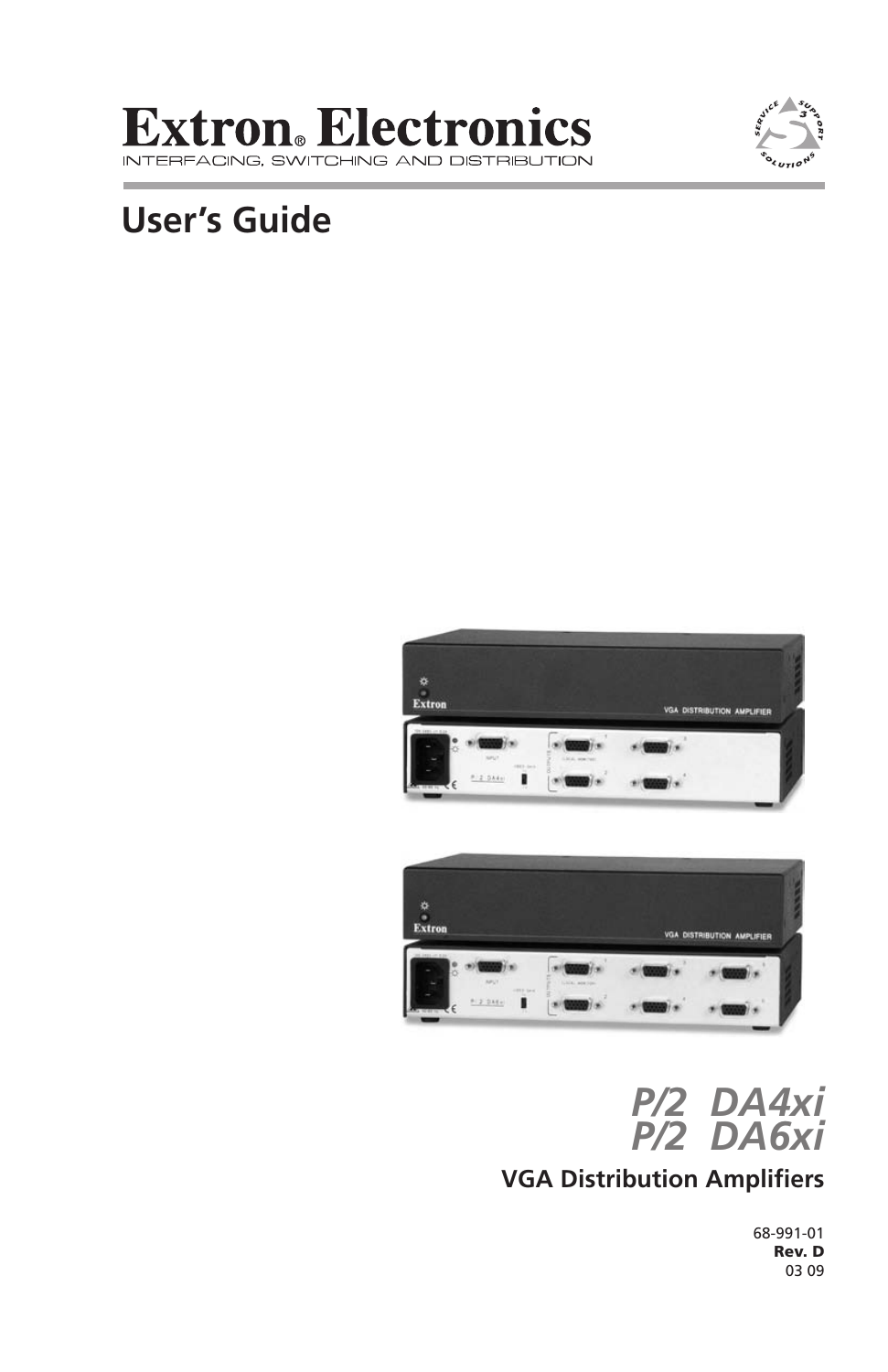#### Safety Instructions • English



**This symbol is intended to alert the user of important operating and maintenance (servicing) instructions in the literature provided with the equipment.** 

**This symbol is intended to alert the user of the presence of uninsulated dangerous voltage within the product's enclosure that may present a risk of electric shock.** 

#### Caution

**Read Instructions •** Read and understand all safety and operating **1 Instructions • read and understand**<br>istructions before using the equipment

- **Retain Instructions** The safety instructions should be kept for future
- reference. **Follow Warnings** Follow all warnings and instructions marked on the equipment or in the user information.
- **Avoid Attachments** Do not use tools or attachments that are not recommended by the equipment manufacturer because they may be hazardous.

#### Consignes de Sécurité • Français



**Ce symbole sert à avertir l'utilisateur que la documentation fournie avec le matériel contient des instructions importantes concernant l'exploitation et la maintenance (réparation).**

**Ce symbole sert à avertir l'utilisateur de la présence dans le boîtier de l'appareil de tensions dangereuses non isolées posant des risques d'électrocution.**

#### Attention

- **Lire les instructions•** Prendre connaissance de toutes les consignes de sécurité et d'exploitation avant d'utiliser le matériel.
- **Conserver les instructions•** Ranger les consignes de sécurité afin de pouvoir les consulter à l'avenir.

**Respecter les avertissements •** Observer tous les avertissements et consignes marqués sur le matériel ou présentés dans la documentation utilisateur.

**Eviter les pièces de fixation •** Ne pas utiliser de pièces de fixation ni d'outils non recommandés par le fabricant du matériel car cela risquerait de poser certains dangers.

#### Sicherheitsanleitungen • Deutsch **Dieses Symbol soll dem Benutzer in der im**



**Lieferumfang enthaltenen Dokumentation besonders wichtige Hinweise zur Bedienung und Wartung (Instandhaltung) geben. Dieses Symbol soll den Benutzer darauf aufmerksam machen, daß im Inneren des Gehäuses dieses Produktes gefährliche Spannungen, die nicht isoliert** 

**sind und die einen elektrischen Schock verursachen** 

Achtung

- **Lesen der Anleitungen**  Bevor Sie das Gerät zum ersten Mal verwenden, sollten Sie alle Sicherheits-und Bedienungsanleitungen genau durchlesen und verstehen.
- **Aufbewahren der Anleitungen**  Die Hinweise zur elektrischen Sicherheit des Produktes sollten Sie aufbewahren, damit Sie im Bedarfsfall darauf zurückgreifen können.
- **Befolgen der Warnhinweise**  Befolgen Sie alle Warnhinweise und Anleitungen auf dem Gerät oder in der Benutzerdokumentation.

**können, herrschen.**

**Keine Zusatzgeräte** • Verwenden Sie keine Werkzeuge oder Zusatzgeräte, die nicht ausdrücklich vom Hersteller empfohlen wurden, da diese eine Gefahrenquelle darstellen können.

#### Instrucciones de seguridad • Español



**Este símbolo se utiliza para advertir al usuario sobre instrucciones importantes de operación y mantenimiento (o cambio de partes) que se desean destacar en el contenido de la documentación suministrada con los equipos.**



**Este símbolo se utiliza para advertir al usuario sobre la presencia de elementos con voltaje peligroso sin protección aislante, que puedan encontrarse dentro de la caja o alojamiento del producto, y que puedan representar riesgo de electrocución.** 

#### Precaucion

- **Leer las instrucciones** Leer y analizar todas las instrucciones de operación y seguridad, antes de usar el equipo.
- **Conservar las instrucciones** Conservar las instrucciones de seguridad para futura consulta.
- **Obedecer las advertencias** Todas las advertencias e instrucciones marcadas en el equipo o en la documentación del usuario, deben ser obedecidas.
- **Evitar el uso de accesorios** No usar herramientas o accesorios que no sean especificamente recomendados por el fabricante, ya que podrian implicar riesgos.

#### **Warning**

- **Power sources •** This equipment should be operated only from the power source indicated on the product. This equipment is intended to be used with a main power system with a grounded (neutral) conductor. The third (ground
- **Power disconnection •** To remove power from the equipment safely, ren cords from the rear of the equipment, or the desktop power module (if detachable), or from the power source receptacle (wall plug).
- 
- Power cond protection Power cords should be routed so that they are not likely to be stepped on or pinched by items placed upon or against them.<br>
stepped on or pinched by items placed upon or against them.<br>
service perso
- **Slots and openings** If the equipment has slots or holes in the enclosure, these are provided to prevent overheating of sensitive components inside. These openings
- must never be blocked by other objects.<br>Lithium battery is incorrectly the replaced. Replace it only with the same or equivalent type recommended by<br>treplaced. Replace it only with the same or equivalent type recommended

#### Avertissement

- Alimentations Ne faire fonctionner ce matériel qu'avec la source d'alimentation<br>indiquée sur l'appareil. Ce matériel doit être utilisé avec une alimentation principale<br>comportant un fil de terre (neutre). Le troisième co
- un dispositif de sécurité : n'essayez pas de la contourner ni de la désactiver.<br>**Déconnexion de l'alimentation \*** Pour mettre le matériel hors tension sans danger,<br>déconnectez tous les cordons d'alimentation de l'arrière d
- **Protection du cordon d'alimentation** Acheminer les cordons d'alimentation de manière à ce que personne ne risque de marcher dessus et à ce qu'ils ne soient pas écrasés ou pincés par des objets.
- $\label{def:Rip} \textbf{R\'e}partialman \textbf{center} \textbf{new} = \textbf{Faire exécuter toutes} \textbf{less instructions} \textbf{der for a particular name, a particular name, a particular name, a particular name, a particular name, a particular name, a particular name, a particular name, a or a particular name, a case, a particular name, a or a particular course, a more: a particular course, a character is a particular sequence.} \textbf{Covvercles} \textbf{risquent de l'exposera a de hautes tensions et autres dangers.}$
- **Fentes et orifices •** Si le boîtier de l'appareil comporte des fentes ou des orifices, ceux-ci<br>servent à empêcher les composants internes sensibles de surchauffer. Ces ouvertures servent à empêcher les composants internes sensibles de surchauffer. Ces ouvertures ne doivent jamais être bloquées par des objets.
- Lithium Batterie Il a danger d'explosion s'Il y a remplacment incorrect de la batterie.<br>Remplacer uniquement avec une batterie du meme type ou d'un ype equivalent<br>ecommande par le constructeur. Mettre au reut les batteri aux instructions du fabricant.

#### Vorsicht

- $\begin{small} \textbf{Stromquellen} & \textbf{Dieses Gers} & \textbf{Set} & \textbf{Set} & \textbf{Set} & \textbf{Set} & \textbf{Set} & \textbf{Set} & \textbf{Set} \\ \textbf{Stromquellen} & \textbf{Dieses Gersit} & \textbf{Vectes Vurde für eine Verweindung mit einer Hauptsromleitungen, et einer derweindung mit einer Hauptsromleitungs mit einer Bersdeten (neutraleen) Leiter konzipert. Der dritte Konchleitsimktion dar. Diese solle nicht umgangen oder außer Betrieb gesetzt werden. \end{small}$
- Stromunterbrechung Um das Gerät auf sichere Weise vom Netz zu trennen, sollten<br>Sie alle Netzkabel aus der Rückseite des Gerätes, aus der externen Stomversorgung<br>(falls dies möglich ist) oder aus der Wandsteckdose ziehen.
- **Schutz des Netzkabels**  Netzkabel sollten stets so verlegt werden, daß sie nicht im Weg liegen und niemand darauf treten kann oder Objekte darauf- oder unmittelbar dagegengestellt werden können.
- Wartung  $\bullet$  Alle Wartungsmaßnahmen sollten nur von qualifiziertem Servicepersonal durchgeführt wereden. Die internen Komponenten des Gerätes sind wartungsfrei. Zur Vermeidung eines elektrischen Schocks versuchen Sie in k
- **Schlitze und Öffnungen •** Wenn das Gerät Schlitze oder Löcher im Gehäuse aufweist,<br>Intern diese zur Vermeidung einer Überhitzung der empfindlichen Teile im<br>Inneren. Diese Öffnungen dürfen niemals von anderen Objekten bloc
- Litium-Batterie Explosionsgefahr, falls die Batterie nicht richtig ersetzt<br>wird. Ersetzen Sie verbrauchte Batterien nur durch den gleichen oder einen<br>vergleichbaren Batterietyp, der auch vom Hersteller empfohlen wird. En

#### Advertencia

- Alimentación eléctrica Este equipo debe conectarse únicamente a la fuente/tipo<br>de alimentación eléctrica indicada en el mismo. La alimentación eléctrica de este<br>equipo debe provenir de un sistema de distribución general ni eliminaria.
- **Desconexión de alimentación eléctrica** Para desconectar con seguridad la acometida de alimentación eléctrica al equipo, desenchufar todos los cables de alimentación<br>en el panel trasero del equipo, o desenchufar el módulo de alimentación (si fuera<br>independiente), o desenchufar el cable del receptáculo de
- **Protección del cables de alimentación** Los cables de alimentación eléctrica se deben instalar en lugares donde no sean pisados ni apretados por objetos que se puedan apoyar sobre ellos.
- Reparaciones/mantenimiento · Solicitar siempre los servicios técnicos de pe calificado. En el interior no hay partes a las que el usuario deba acceder. Para evitar<br>riesgo de electrocución, no intentar personalmente la reparación/mantenimiento<br>de este equipo, ya que al abrir o extraer las tapas pue
- Ranuras y aberturas Si el equipo posee ranuras o oríficios en su caja/alojamiento, es para evitar el sobrecalientamiento de componentes internos sensibles. Estas aberturas nunca se deben obstruir con otros objetos.
- **Batería de litio •** Existe riesgo de explosión si esta batería se coloca en la posición<br>incorrecta. Cambiar esta batería únicamente con el mismo tipo (o su equivalente)<br>recomendado por el fabricante. Desachar las baterías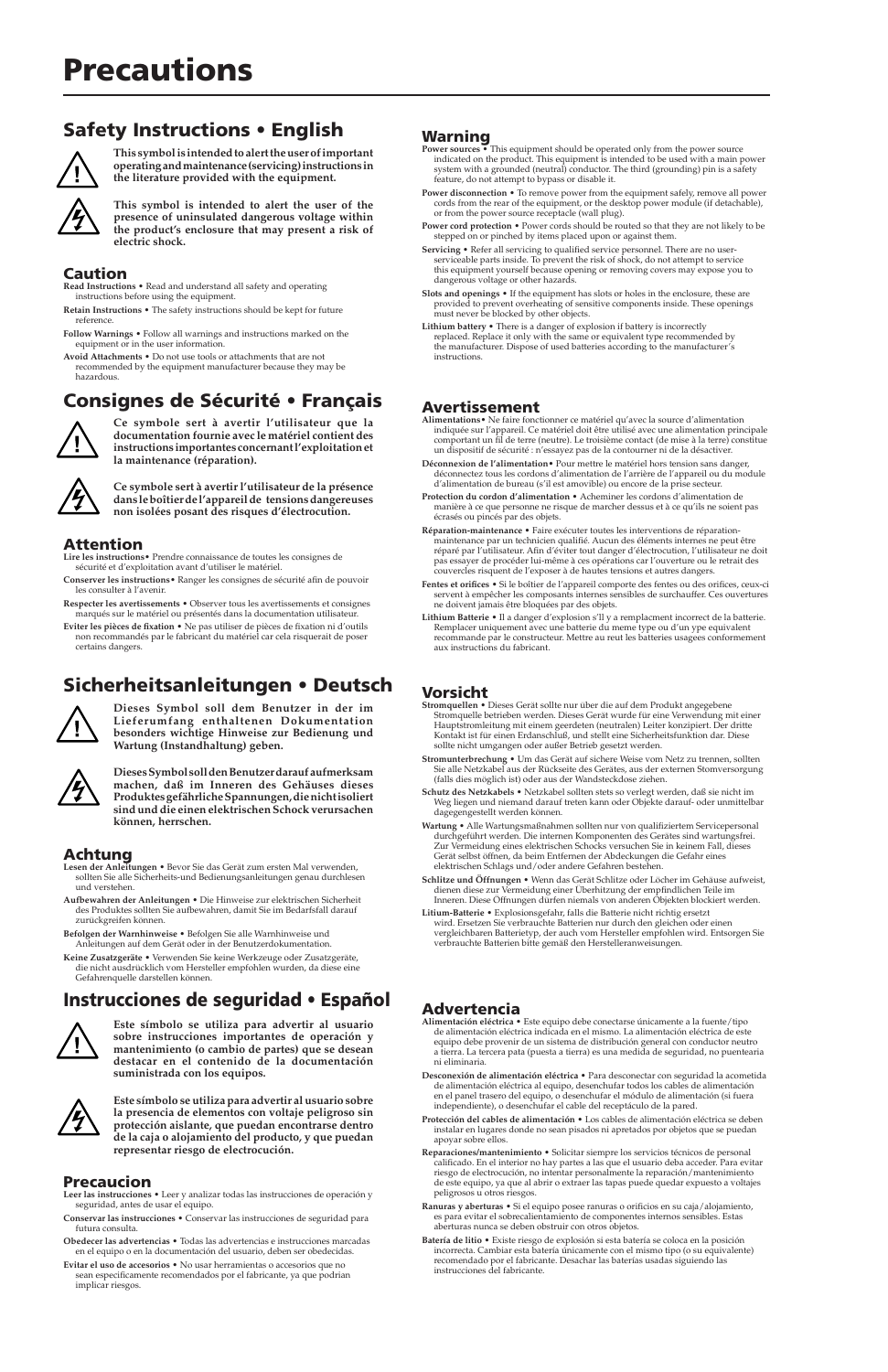

所使用电源为 A 级产品,在生活环境中,该产品可能会造成无线电干扰。在这种情况下,可能需要用 户对其干扰采取切实可行的措施。

#### FCC Class A Notice

This equipment has been tested and found to comply with the limits for a Class A digital device, pursuant to part 15 of the FCC Rules. Operation is subject to the following two conditions: (1) this device may not cause harmful interference, and (2) this device must accept any interference received, including interference that may cause undesired operation. The Class A limits are designed to provide reasonable protection against harmful interference when the equipment is operated in a commercial environment. This equipment generates, uses, and can radiate radio frequency energy and, if not installed and used in accordance with the instruction manual, may cause harmful interference to radio communications. Operation of this equipment in a residential area is likely to cause harmful interference, in which case the user will be required to correct the interference at his own expense.



N *This unit was tested with shielded cables on the peripheral devices. Shielded cables must be used with the unit to ensure compliance with FCC emissions limits.*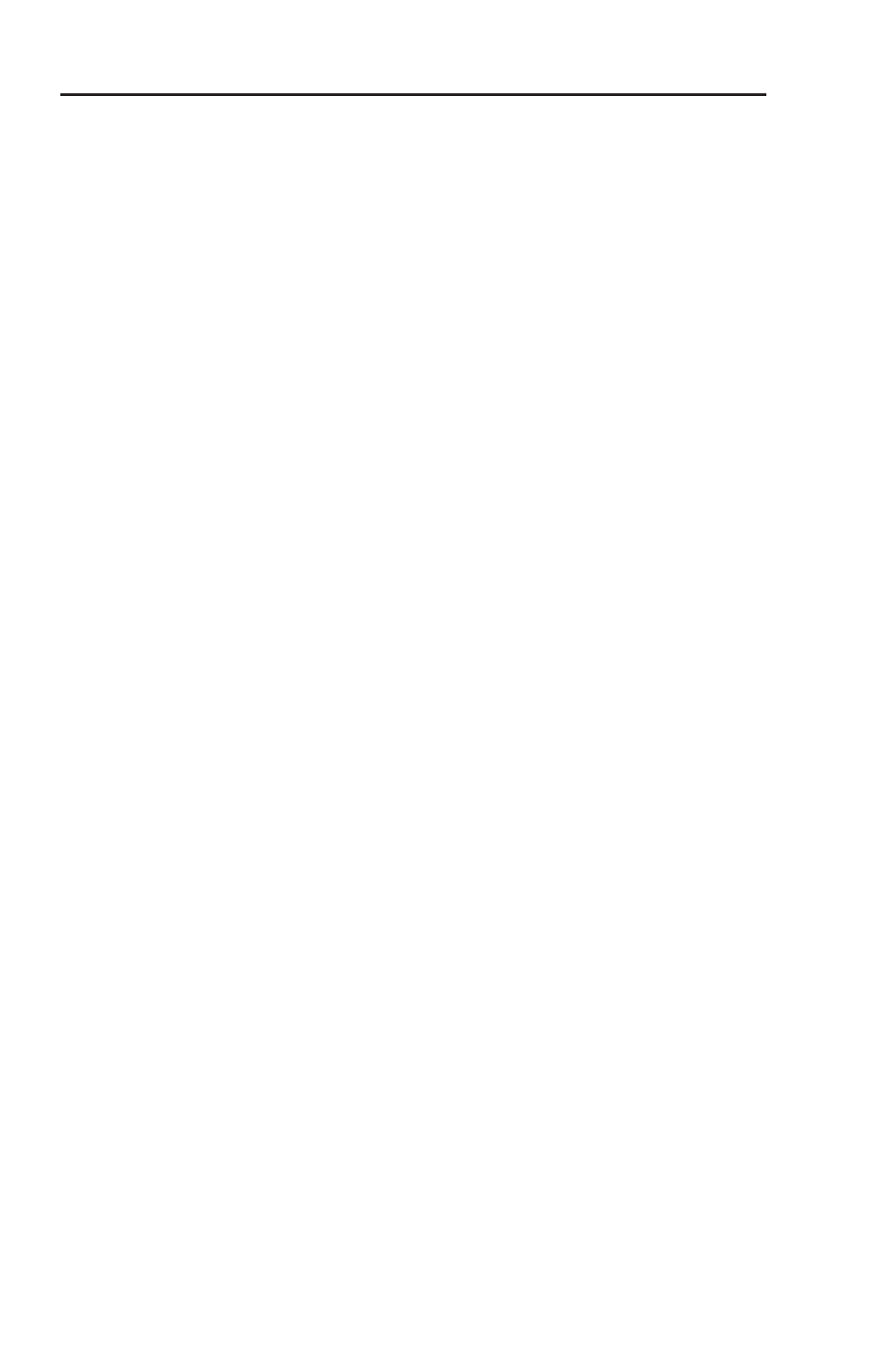## **Description**

The Extron P/2 DA4xi and P/2 DA6xi VGA-QXGA are high performance distribution amplifiers featuring one input, four outputs and one input, six outputs, respectively. Both P/2 DA units accept a VGA-QXGA video signal from a computer and distribute the signal to individually buffered outputs and one buffered loop-through. Each output is extendable up to 250' (76 m) with Extron's VGA cables.

Examples of typical installations are shown in the diagrams on the following pages.

## Features

- **Bandwidth** 350 MHz (-3dB) RGB video bandwidth, fully loaded
- • **Video Gain switch** Selectable video gain of 0.7 V or 1 V (when the input signal is 0.7 V p-p) to compensate for long cable runs
- **Power LEDs** Located on both front and back panels
- • **Versatile mounting options** A metal enclosure and a wide variety of mounting options
- • **ID bits pass through** Ensures the signal from the source matches the resolution and refresh rate of the local monitor.

## Installation

The P/2 DA4xi and P/2 DA6xi can be mounted on a rack shelf, under a desk, or through a desk.

## Rack mounting

#### UL guidelines for rack mounting

The following Underwriters Laboratories (UL) guidelines are relevant to the safe installation of these products in a rack:

- **1. Elevated operating ambient temperature —** If the unit is installed in a closed or multi-unit rack assembly, the operating ambient temperature of the rack environment may be greater than room ambient temperature. Therefore, install the equipment in an environment compatible with the maximum ambient temperature (Tma:  $+122$  °F,  $+50$  ° C) specified by Extron.
- **2. Reduced air flow —** Install the equipment in the rack so that the equipment gets adequate air flow for safe operation.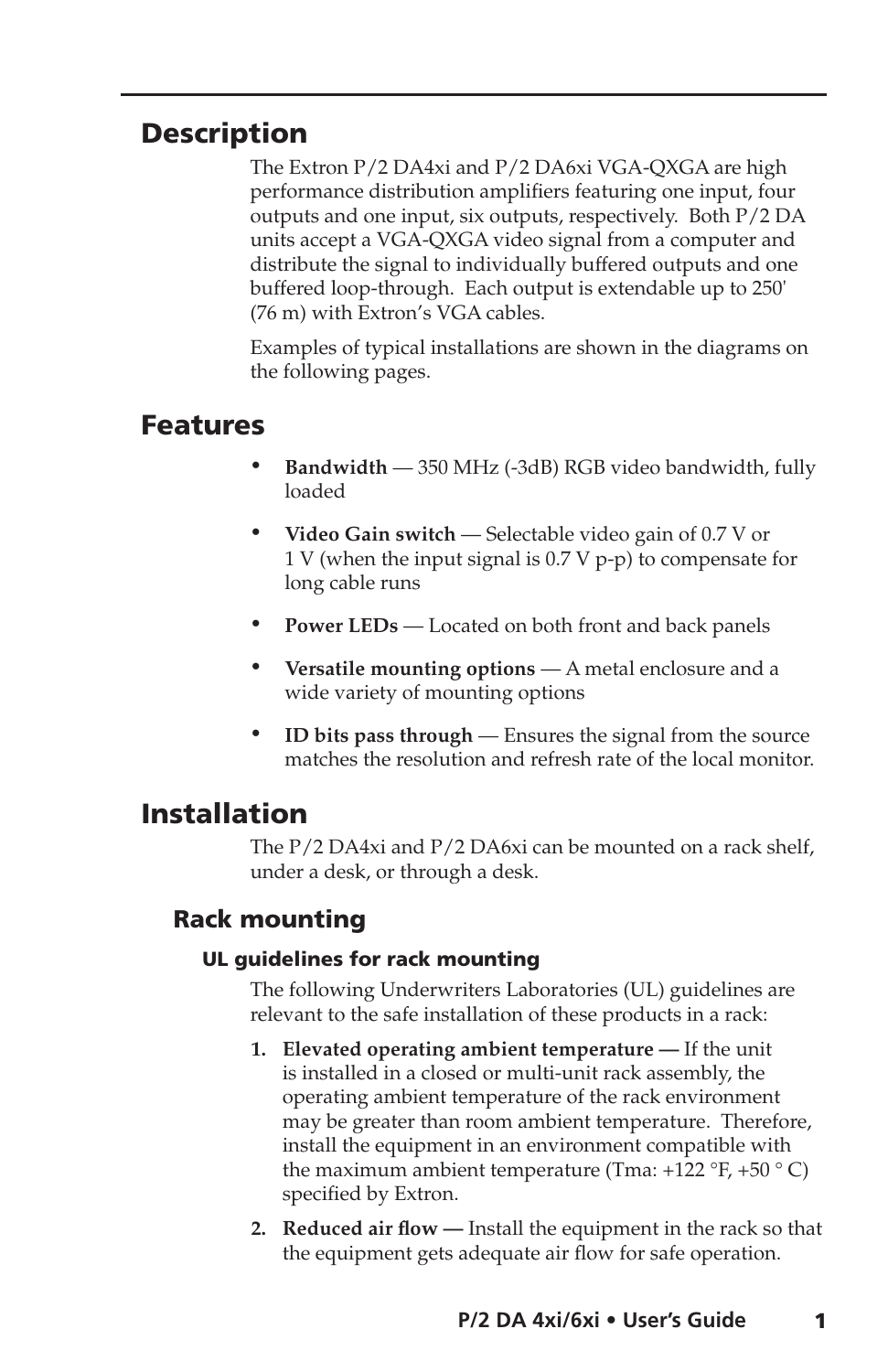- **3. Mechanical loading —** Mount the equipment in the rack so that uneven mechanical loading does not create a hazardous condition.
- **4. Circuit overloading —** Connect the equipment to the supply circuit and consider the effect that circuit overloading might have on overcurrent protection and supply wiring. Give appropriate consideration to the equipment nameplate ratings when addressing this concern.
- **5. Reliable earthing (grounding) —** Maintain reliable grounding of rack-mounted equipment. Pay particular attention to supply connections other than direct connections to the branch circuit (such as the use of power strips).

#### Rack mounting procedure

The distribution amplifier can be mounted on any of the following optional rack shelves:

RSU 126 6" deep 1U Rack Shelf Kit (part **#60-190-10**) RSB 126 6" deep Basic Rack Shelf (part **#60-604-10**) RSU 129 9.5" deep rack shelf (part **#60-190-01)** or RSB 129 9.5" deep Basic Rack Shelf (part **#60-604-01**)

To install and set up the P/2 DA4xi or P/2 DA6xi on a rack, follow the steps on the next page and see the diagram below:

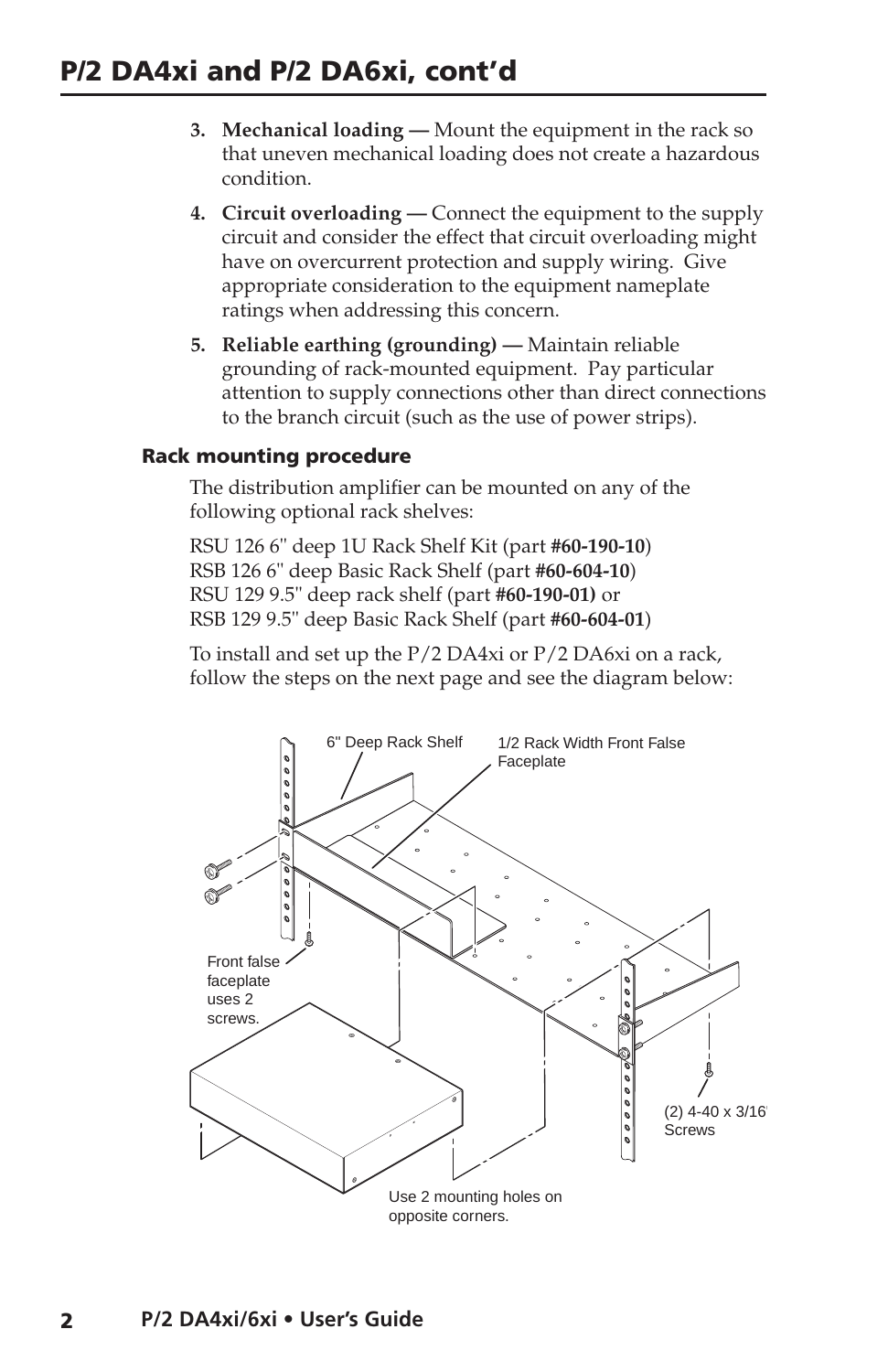- **1.** If rubber feet were installed on the bottom of the case, remove them.
- **2.** Mount the unit on the rack shelf, as shown below, using two 4-40 x 3/16 screws in opposite (diagonal) corners to secure the case to the shelf.

#### Under-desk mounting

Under-desk mount the unit using the optional mounting kit (part **#70-077-01**) as follows:

- **1.** If rubber feet were installed on the unit, remove them.
- **2.** Attach the mounting brackets to the unit with the provided machine screws, as shown below.



- **3.** Hold the unit with the attached brackets against the underside of the table or other furniture. Mark the location of the screw holes of the bracket on the mounting surface.
- **4.** Drill 3/32" (2 mm) diameter pilot holes, 1/4" (6.3 mm) deep in the mounting surface at the marked screw locations.
- **5.** Insert #8 wood screws into the four pilot holes. Tighten each screw into the mounting surface until just less than 1/4" of the screw head protrudes.
- **6.** Align the mounting screws with the slots in the brackets and place the unit against the surface, with the screws through the bracket slots.
- **7.** Slide the unit slightly forward or back, then tighten all four screws to secure the unit in place.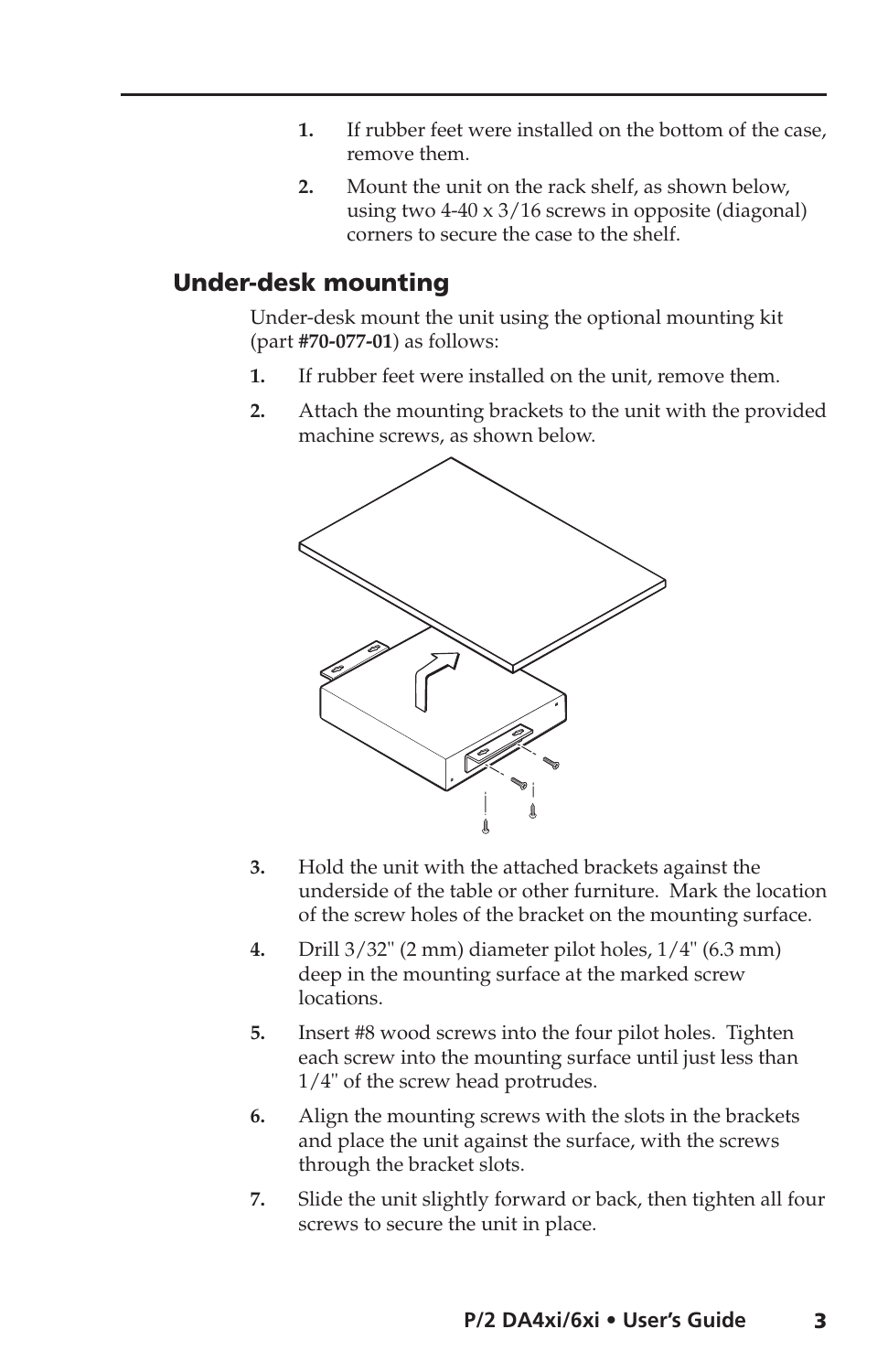## Through-desk mounting

The P/2 DA4xi/6xi can be mounted using the optional through-desk mounting brackets (Extron part **#70-077-02**).

- **1.** Attach the mounting brackets to the DA with the screws provided (shown below).
- **2.** Mark the opening, 1.6" x 8.7" (4.1 cm x 22.1 cm), through which the unit will be mounted.
- **3.** Cut the proper sized hole in the mounting surface.
- **4.** Hold the DA with the attached brackets against the underside of the table or other furniture. Mark the location of the screw holes of the bracket on the mounting surface.
- **5.** Drill 3/32" (2 mm) diameter pilot holes, 1/4" (6.3 mm) deep in the mounting surface at the marked screw locations.
- **6.** Insert four #8 wood screws through the bracket and into the four pilot holes. Tighten all four screws to secure the DA in place.

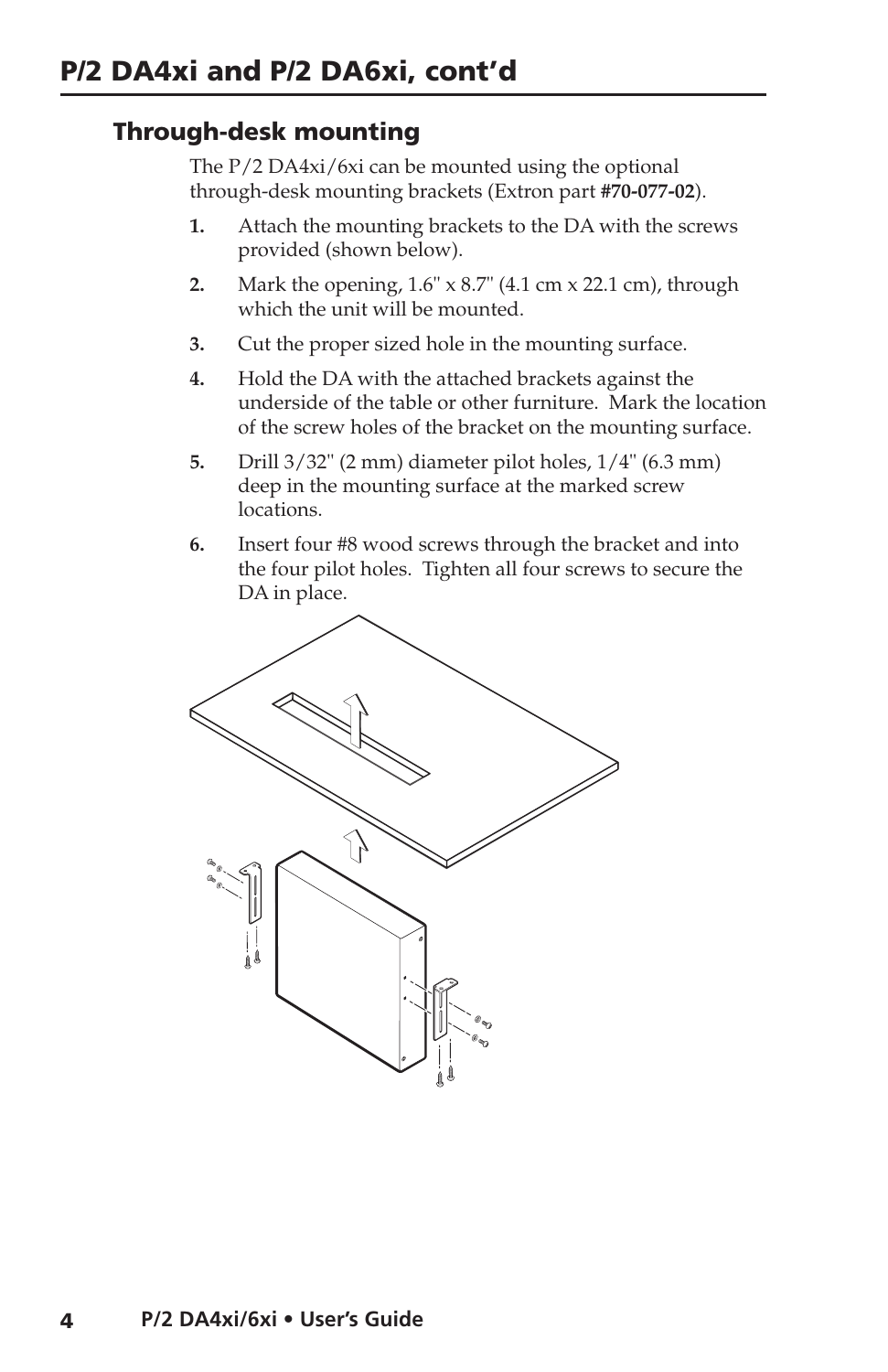## Front panel indicators



 $\Theta$  **Power LED** — A green LED indicates that the distribution amplifier is receiving power.





- **1** Power LED A green LED indicates that the distribution amplifier is receiving power.
- b **Video Gain sliding switch**  Used for installations with long output cable runs, the 1.0 V (up) position gives a brighter picture. The default Video Gain setting is 0.7 V (down).
- **3** Input connector Connect the input cable (using VGA-QXGA signals) to this 15-pin HD female connector.
- d **Local Monitor connector**  Connect a local monitor to this 15-pin HD female connector for loop-through capability. ID bits on pins 4, 11, 12, and 15 from the input are passed through to this connector.
- **6** Output connector Connect the output device to this 15-pin HD female connector.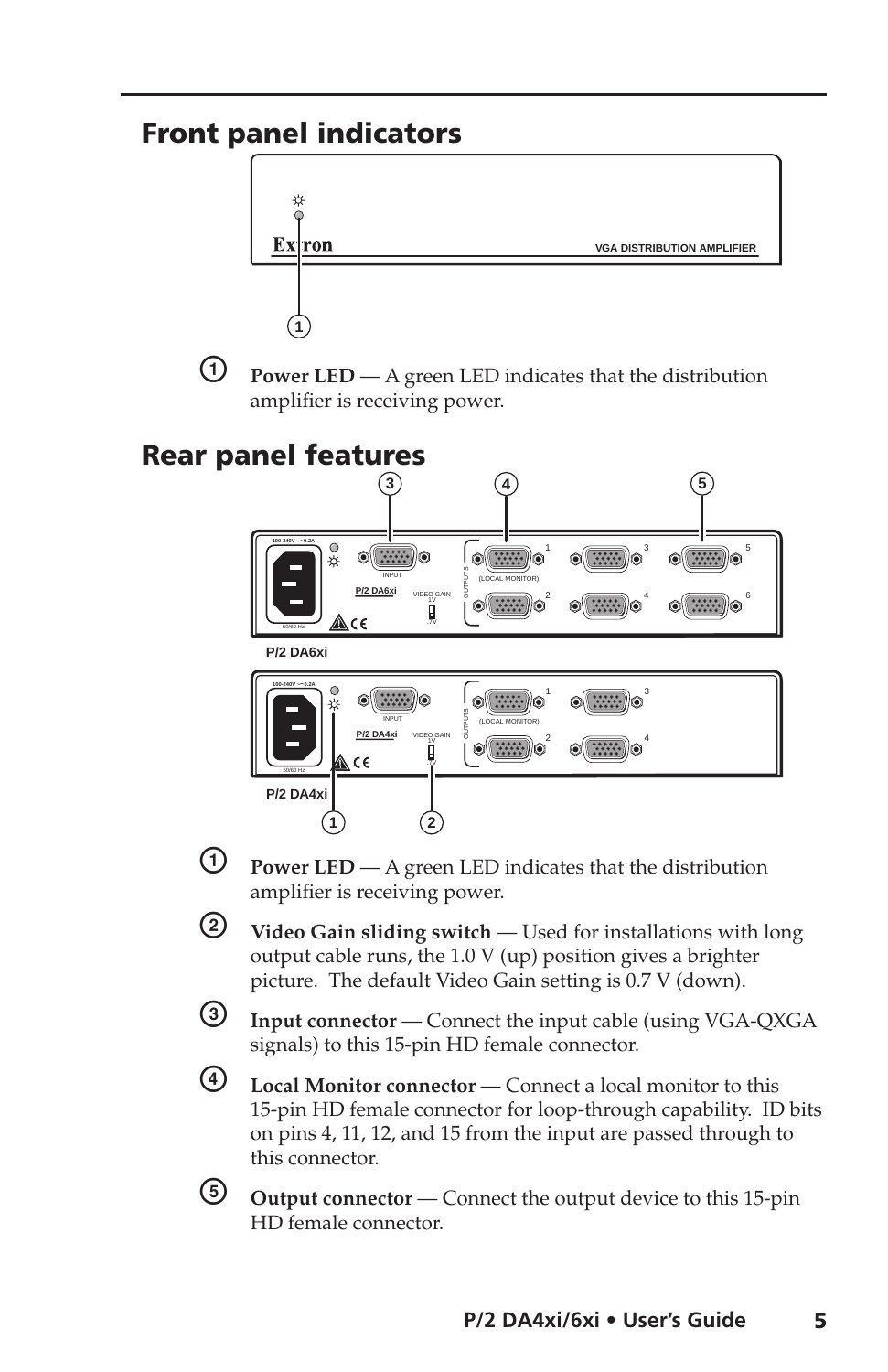## **Operation**

After the distribution amplifier and its connected devices are powered up, the system is fully operational. If any problems occur, verify that the cables are properly routed and connected.

#### Signal input and output connections

All connections, including power, input, and output, are located on the rear panel of the P/2 DA4xi and P/2 DA6xi.

To make input and output connections to other devices, do the following:

- **1.** Turn off the PC and local monitor.
- **2.** Connect the input cable from the P/2 distribution amplifier (DA) to the computer's VGA-QXGA output.

If you wish to send RGBHV, RGBS, RGBsB, RsGsBs, component video, S-video, or composite video signals, use a standard SY breakout cable to make the connection. See the illustrations below.



- **3.** Connect the computer's monitor to the Local Monitor output of the DA.
- **4.** Connect VGA-compatible monitors or projectors to the outputs of the DA.
- **5.** Connect power to the distribution amplifier.
- **6.** Turn on the local monitor, other display devices, and the PC.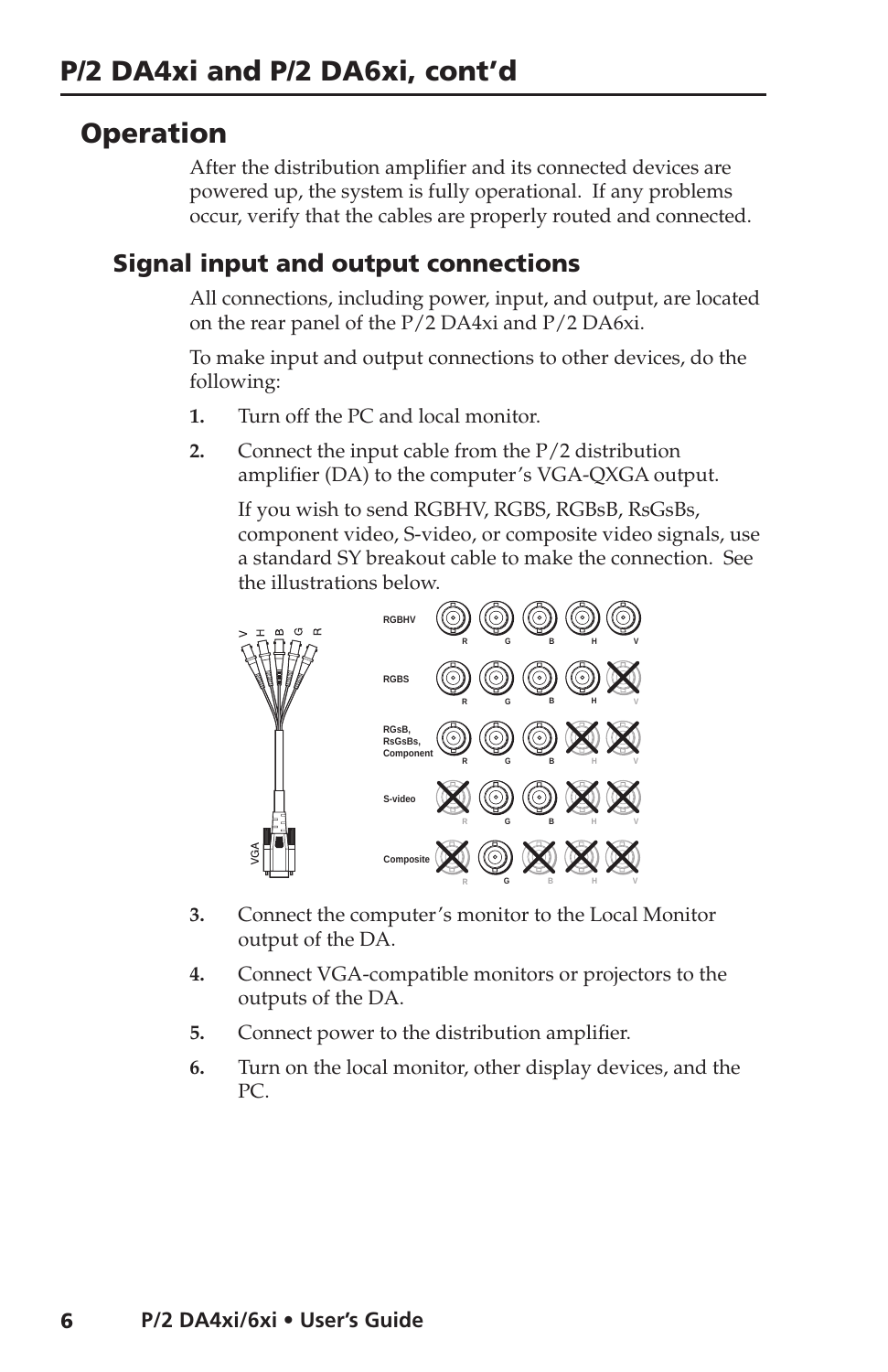

#### Video Gain

The Video Gain switch is located on the rear panel with a default setting of  $0.7$  V (down). Set the switch to  $1$  V when long cable **runs affect the picture quality.** This boosts the signal level to compensate for degradation due to cable length.

#### Signal Compatibility

Signal compatibility is affected by voltage. When the Video Gain switch is set to

- $0.7$  V (default) the  $P/2$  DA can pass all signal types (VGA-QXGA, RGBHV, RGBS, RGBsB, RsGsBs, component video, S-video and composite video).
- 1 V the P/2 DA can pass only the RGBHV and RGBS video types.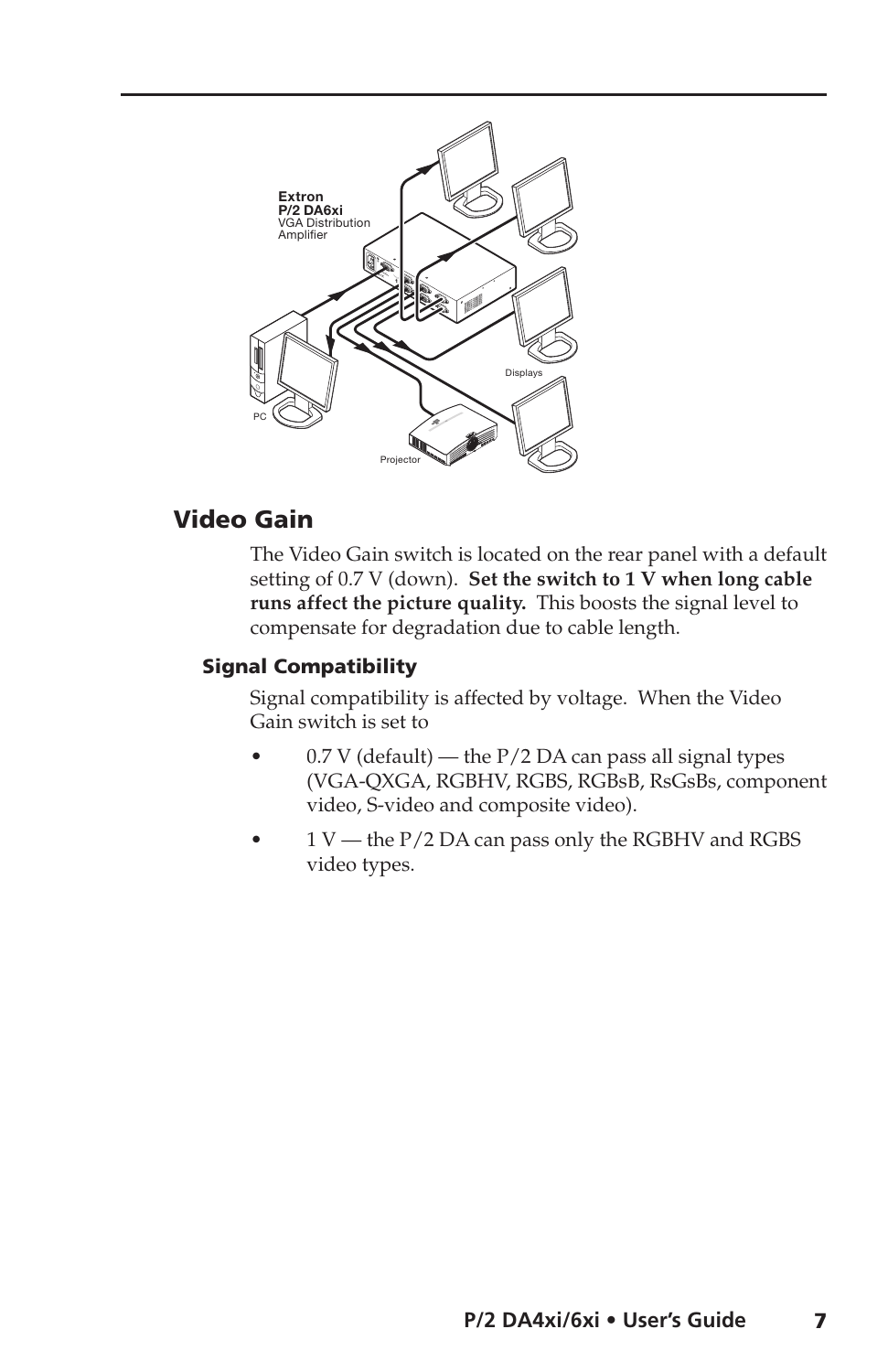## Specifications

## Video

|                                        | output is 0.7 V or 1.0 V, switchable)                                                                                                                                            |
|----------------------------------------|----------------------------------------------------------------------------------------------------------------------------------------------------------------------------------|
|                                        |                                                                                                                                                                                  |
| Video input                            |                                                                                                                                                                                  |
|                                        | Number/signal type 1 VGA-QXGA RGBHV, RGBS, RGsB,<br>RsGsBs, HDTV component video, S-video,<br>composite video                                                                    |
| <b>NOTE</b><br>switch is set to 1.0 V. | These DAs are compatible with all the signal formats listed<br>above when the gain DIP switch is set to 0.7 V. They are<br>compatible with only RGBHV and RGBS when the gain DIP |
|                                        | adapters are available)                                                                                                                                                          |
|                                        | S-video, and for composite video<br>0.7 Vp-p for RGB and for R-Y and B-Y of<br>component video<br>0.3 Vp-p for C of S-video                                                      |
|                                        | Minimum/maximum levels Analog: 0.3 V to 1.5 Vp-p with no offset at<br>unity gain                                                                                                 |
|                                        |                                                                                                                                                                                  |
| Horizontal frequency 15 kHz to 135 kHz |                                                                                                                                                                                  |
|                                        |                                                                                                                                                                                  |
|                                        |                                                                                                                                                                                  |
|                                        |                                                                                                                                                                                  |

## Video output

| Number/signal type |                                        |
|--------------------|----------------------------------------|
|                    |                                        |
|                    | RsGsBs, HDTV component video, S-video, |
|                    | composite video (follows input type)   |
|                    |                                        |
|                    | RsGsBs, HDTV component video, S-video, |
|                    | composite video (follows input type)   |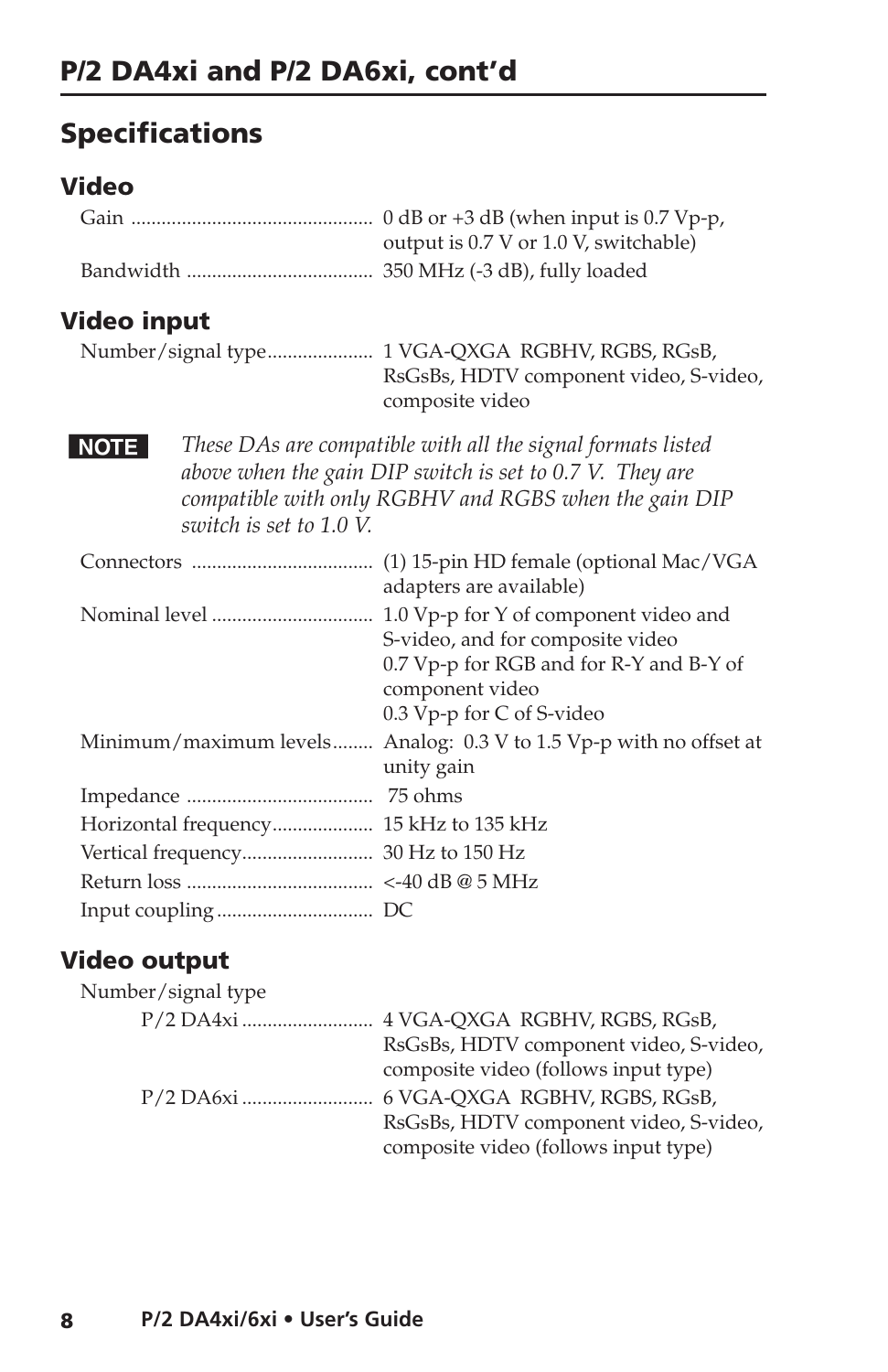**NOTE** These DAs are compatible with all the signal formats listed *above when the gain DIP switch is set to 0.7 V. They are compatible with only RGBHV and RGBS when the gain DIP switch is set to 1.0 V.*

#### Connectors

|                                                          | S-video, and for composite video<br>0.7 Vp-p for RGB and for R-Y and B-Y of<br>component video<br>0.3 Vp-p for C of S-video |
|----------------------------------------------------------|-----------------------------------------------------------------------------------------------------------------------------|
| Minimum/maximum levels 0.3 V to 1.5 Vp-p (follows input) |                                                                                                                             |
|                                                          |                                                                                                                             |
|                                                          |                                                                                                                             |
|                                                          |                                                                                                                             |

## Sync

| and tri-level sync                 |
|------------------------------------|
|                                    |
| and tri-level sync (follows input) |

**NOTE** These DAs are compatible with all the signal formats listed *above when the gain DIP switch is set to 0.7 V.*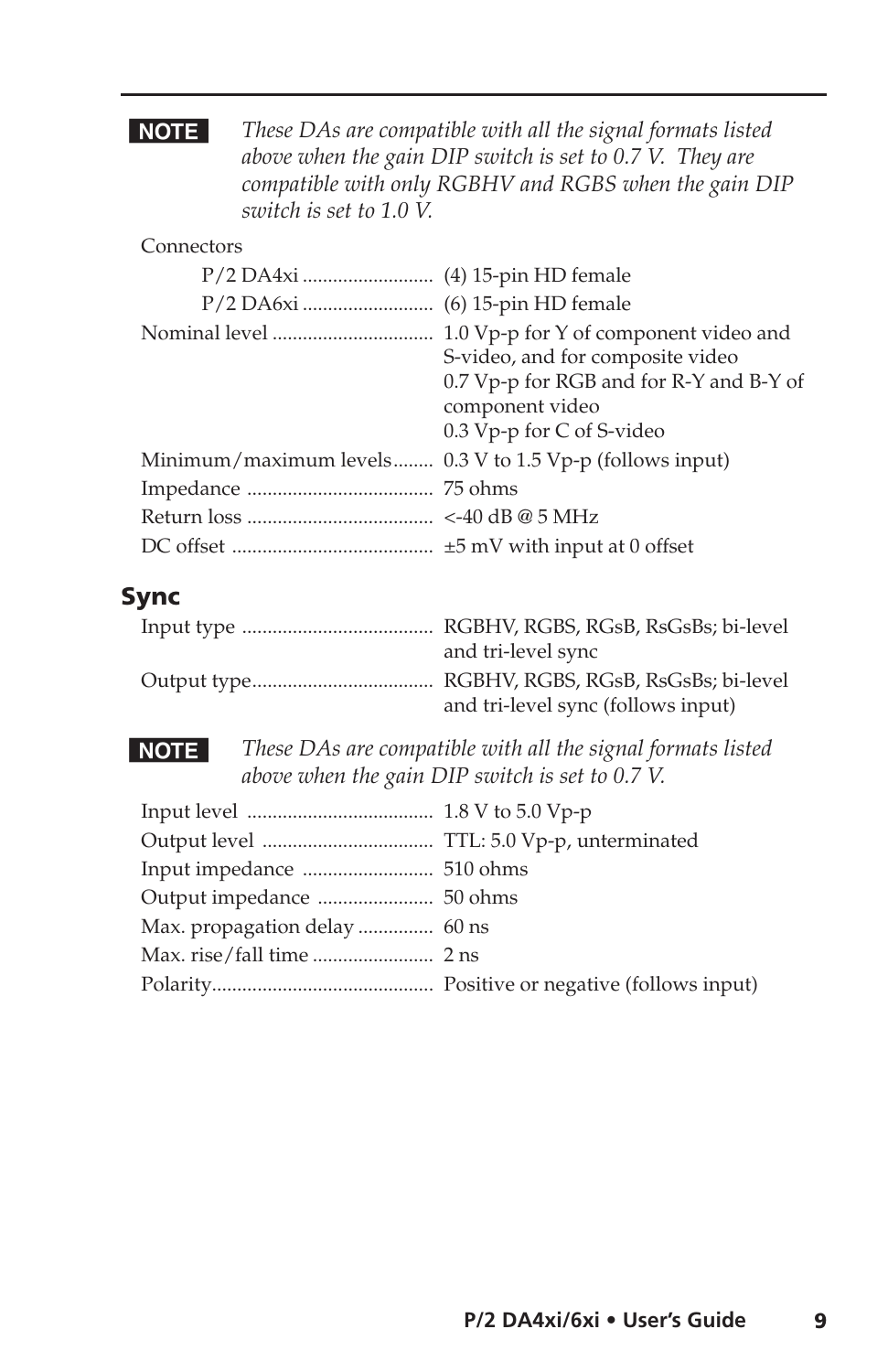## General

|                       | internal                                                                                                                                                |
|-----------------------|---------------------------------------------------------------------------------------------------------------------------------------------------------|
|                       | Temperature/humidity Storage -40° to +158°F (-40° to +70°C) /                                                                                           |
|                       | 10% to 90%, noncondensing                                                                                                                               |
|                       | Operating $+32^{\circ}$ to $+122^{\circ}F$ (0° to $+50^{\circ}C$ ) /                                                                                    |
|                       | 10% to 90%, noncondensing                                                                                                                               |
|                       |                                                                                                                                                         |
| Mounting              |                                                                                                                                                         |
|                       | #60-190-01 (RSU 129), 60-604-02 (RSB 129);<br>or 1U 6" rack shelf, part #60-190-10<br>(RSU 126) or 60-604-11 (RSB 126)                                  |
|                       | Furniture mount Yes, with optional under-desk mounting<br>kit, part #70-077-01 (MBD 129) or through-<br>desk mounting kit, part #70-077-02<br>(MBD 129) |
| Enclosure type  Metal |                                                                                                                                                         |
|                       | Enclosure dimensions  1.6" H x 8.7" W x 6.0" D (1U high, half rack<br>wide)                                                                             |
|                       | 4.1 cm H x 22.1 cm W x 15.2 cm D                                                                                                                        |
|                       | (Depth excludes connectors.)                                                                                                                            |
|                       |                                                                                                                                                         |
| Shipping weight       |                                                                                                                                                         |
|                       |                                                                                                                                                         |
|                       |                                                                                                                                                         |
|                       |                                                                                                                                                         |
|                       | Transit Association)                                                                                                                                    |
|                       |                                                                                                                                                         |
|                       |                                                                                                                                                         |
|                       |                                                                                                                                                         |
|                       |                                                                                                                                                         |
|                       |                                                                                                                                                         |

**NOTE** All nominal levels are at  $\pm 10\%$ .

**NOTE** Specifications are subject to change without notice.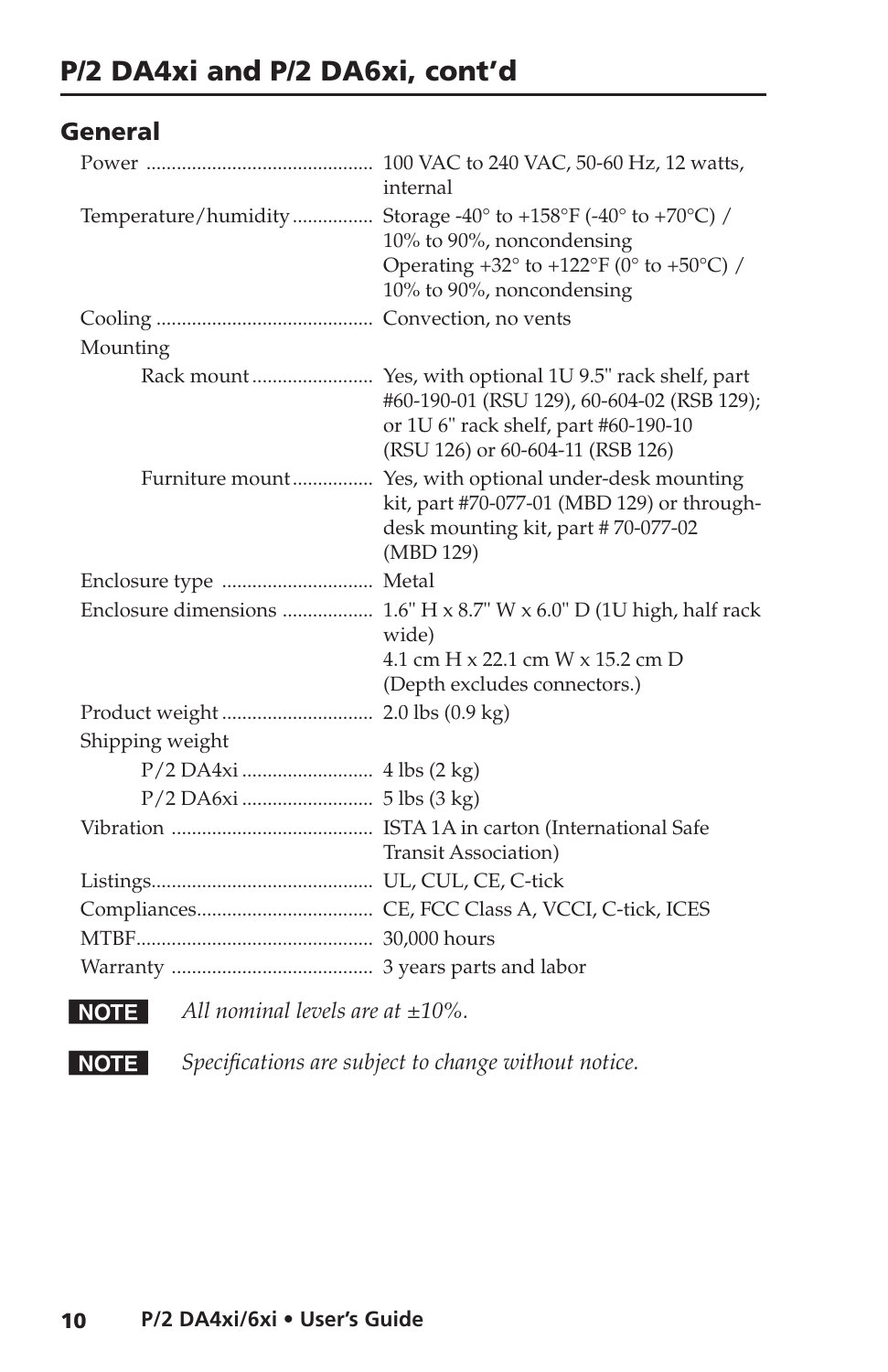## Parts

## Included parts

| <b>Included Parts</b>                 | <b>Replacement</b><br>part number |
|---------------------------------------|-----------------------------------|
| IEC power cord                        |                                   |
| Rubber feet (4)                       |                                   |
| Setup Guide - P/2 DA4xi and P/2 DA6xi |                                   |

## Optional accessories

| <b>Accessories</b>                                                        | Part number     |
|---------------------------------------------------------------------------|-----------------|
| RSU 129 - 1U 9.5" deep universal rack<br>shelf kit                        | 60-190-01       |
| RSU 126 - 1U 6" deep universal rack shelf<br>kit                          | 60-190-10       |
| RSB 129 – 1U 9.5" deep basic rack shelf                                   | 60-604-01       |
| $RSB 126 - 1U 6"$ deep basic rack shelf                                   | 60-604-10       |
| MBU 125 - 1U under-desk mount kit                                         | 70-077-01       |
| MBD 129 - 1U through-desk mount kit                                       | 70-077-02       |
| PMK 200 - 1U projector mounting kit                                       | 70-077-04       |
| VGA M-M BK, Male to Male cables                                           | $26 - 238 - xx$ |
| VGA to BNC-5 female cables (SYM BNCF),<br>$0.5' - 100'$ (0.15 m - 30.4 m) | $26 - 531 - xx$ |
| VGA to BNC-5 male cables (SYM BNCM),<br>$0.5'$ - 100' (0.15 m - 30.4 m)   | $26 - 533 - xx$ |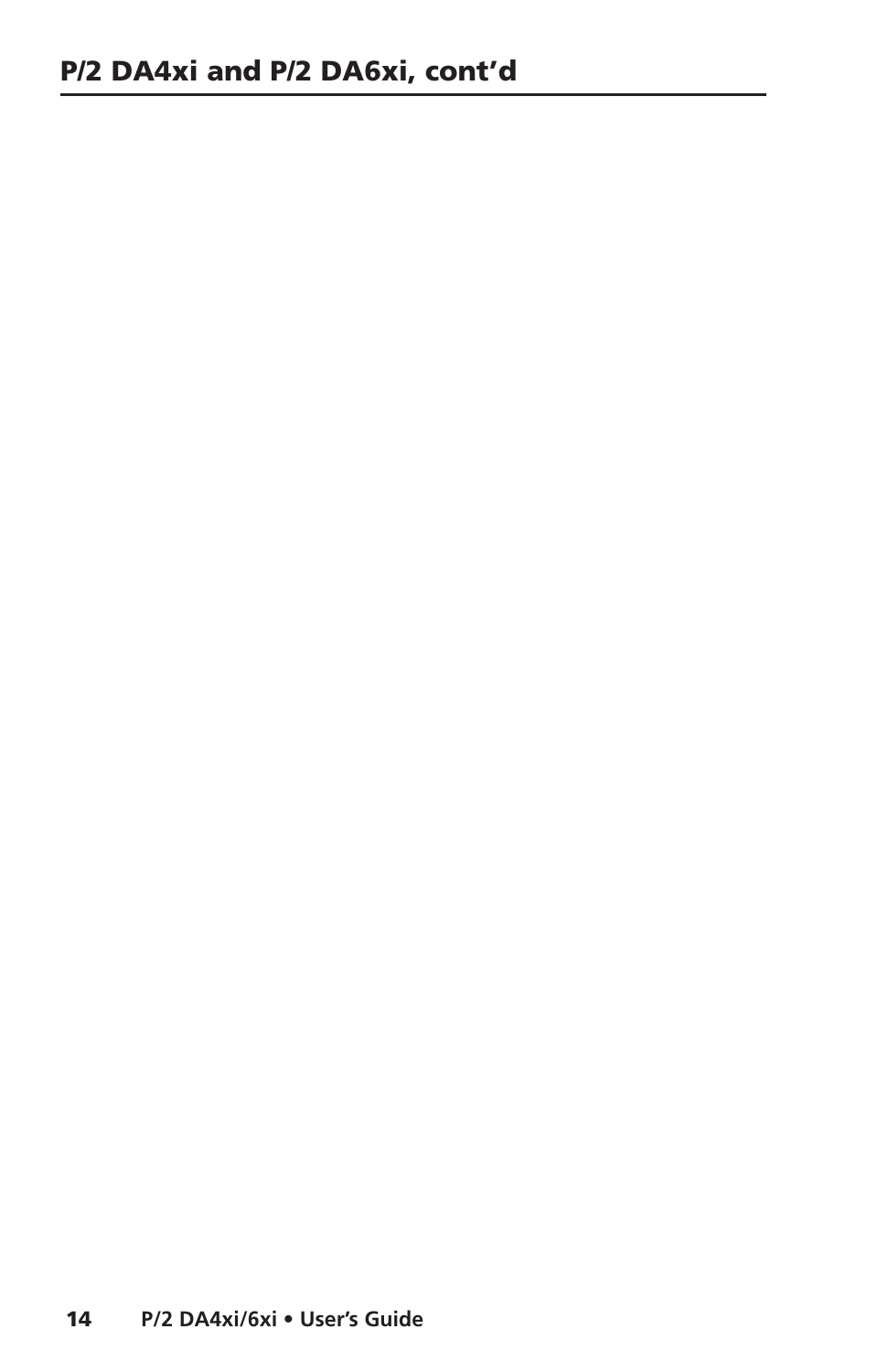## Extron's Warranty

Extron Electronics warrants this product against defects in materials and workmanship for a period of three years from the date of purchase. In the event of malfunction during the warranty period attributable directly to faulty workmanship and/or materials, Extron Electronics will, at its option, repair or replace said products or components, to whatever extent it shall deem necessary to restore said product to proper operating condition, provided that it is returned within the warranty period, with proof of purchase and description of malfunction to:

**USA, Canada, South America, and Central America:** Extron USA 1001 East Ball Road Anaheim, CA 92805 U.S.A.

**Europe, Africa, and the Middle East:** Extron Europe Hanzeboulevard 10 3825 PH Amersfoort The Netherlands

**Asia:** Extron Asia 135 Joo Seng Road #04-01 PM Industrial Bldg. Singapore 368363 Singapore

**Japan:**

Extron Japan Kyodo Building, 16 Ichibancho Chiyoda-ku, Tokyo 102-0082 Japan

**China:**

Extron China 686 Ronghua Road Songjiang District Shanghai 201611 China

**Middle East:** Extron Middle East Dubai Airport Free Zone F12, PO Box 293666 United Arab Emirates, Dubai

This Limited Warranty does not apply if the fault has been caused by misuse, improper handling care, electrical or mechanical abuse, abnormal operating conditions or non-Extron authorized modification to the product.

*If it has been determined that the product is defective, please call Extron and ask for an Applications Engineer at (714) 491-1500 (USA), 31.33.453.4040 (Europe), 65.6383.4400 (Asia), or 81.3.3511.7655 (Japan) to receive an RA# (Return Authorization number). This will begin the repair process as quickly as possible.* 

Units must be returned insured, with shipping charges prepaid. If not insured, you assume the risk of loss or damage during shipment. Returned units must include the serial number and a description of the problem, as well as the name of the person to contact in case there are any questions.

Extron Electronics makes no further warranties either expressed or implied with respect to the product and its quality, performance, merchantability, or fitness for any particular use. In no event will Extron Electronics be liable for direct, indirect, or consequential damages resulting from any defect in this product even if Extron Electronics has been advised of such damage.

Please note that laws vary from state to state and country to country, and that some provisions of this warranty may not apply to you.